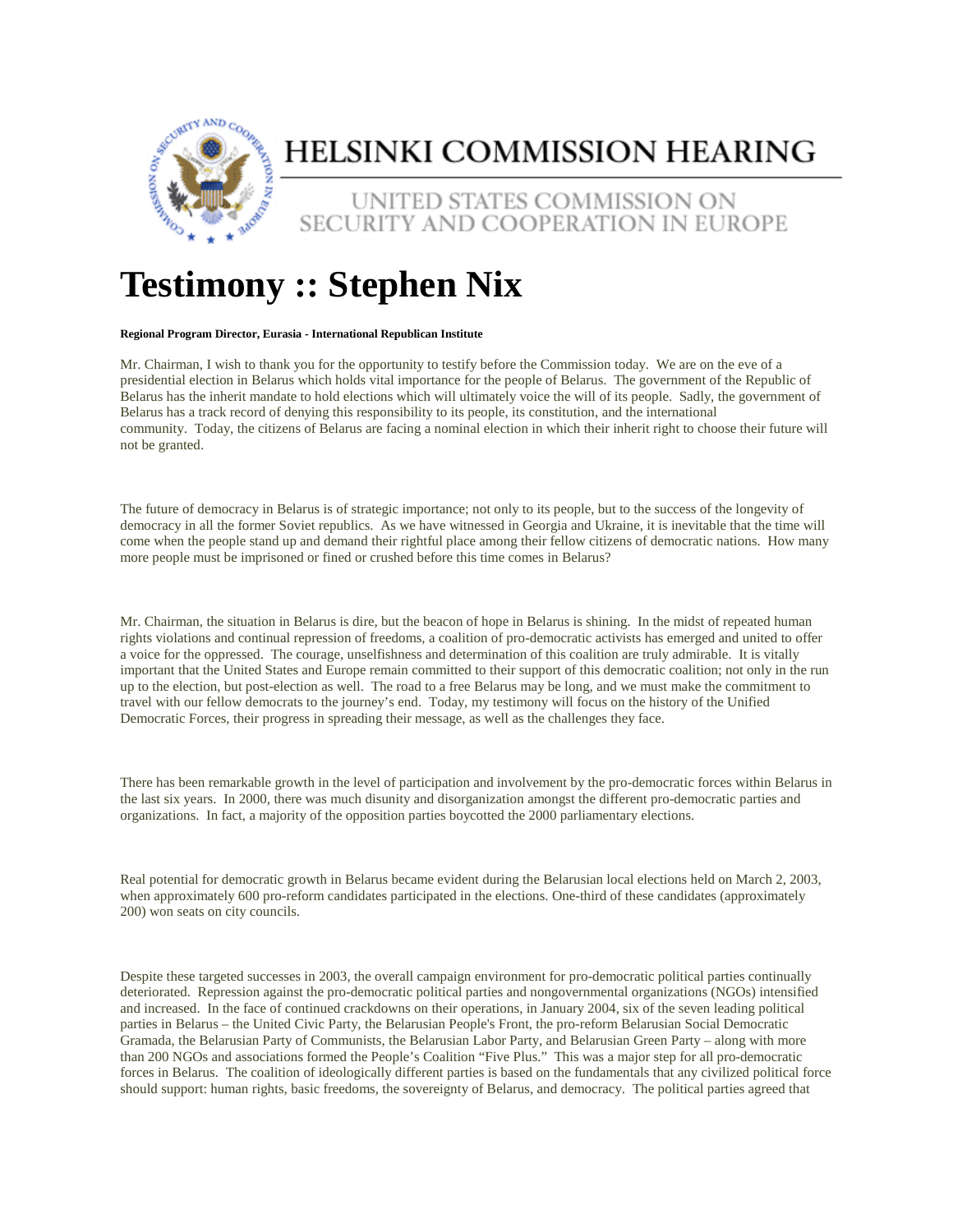they must bring democratic change and the rule of law to Belarus before they can argue about policy differences. The coalition came out with a common list of 220 candidates who ran for the parliamentary elections in 2004. The coalition ran campaigns in each of Belarus' 110 constituencies as well as one national campaign to promote its common platform.

According to exit polling conducted by the International Republican Institute (IRI) and the Gallup Organization/Baltic Surveys, the results showed that President Alexander Lukashenko's proposal to change the Belarusian Constitution to allow him to seek a third term (a proposal which was also included on the ballot that day) did not have the support of a majority of the voters. Moreover, based on the exit polling, Belarusians did not simply vote against Lukashenko, but voted demonstrably for pro-democratic candidates running for parliament. Ultimately, the lesson of the 2004 parliamentary elections for democrats in Belarus was that with a unified democratic opposition, united behind a single candidate, they would have not only an opportunity to compete, but would have the opportunity to win the support of a majority of Belarusians.

Instead of being demoralized by the rigged election results, the pro-democracy forces of the Five Plus remained invigorated and confident of their eventual success. In November 2004, four additional political organizations including the largest parties from the European Coalition/Free Belarus (the Belarusian Social Democrats National Gramada and the Women's Party), the Young Belarus Bloc, as well as activists who previously were unregistered joined together with the parties and organizations currently in the Five Plus coalition. Since that time, an additional number of prominent individuals, NGOs, and former parliamentary candidates from all pro-democratic coalitions have joined this effort. This large coalition, now referred to as the Unified Democratic Forces (UDF), is determined to remain united until it achieves its goal of creating a truly democratic Belarus.

Following the success the Five Plus achieved during the elections in 2004, the UDF set their sights on the presidential election to be held in 2006. The coalition realized that in order for maximum success, all pro-democratic activists needed to unite behind one single leader who would represent all the pro-democratic forces. Meetings and discussions were held between party leaders, human rights organizations and youth groups; and as a result, the coalition created a comprehensive and detailed democratic process for selecting the coalition candidate.

From June to September 2005, caucuses were held in 121 of the rayons of Belarus with 4,371 Belarusian citizens participating. At each of these meetings, local delegates were selected to represent their district at the national nominating congress. These caucuses culminated with a National Democratic Congress held in Minsk, Belarus on October 1-2, 2005. More than 800 voting delegates, along with accredited press, distinguished guests and representatives of foreign embassies and diplomatic missions, were present at the Congress. After two rounds of voting, Aleksander Milinkevich narrowly won the nomination from the Congress of Democratic Forces to be the single opposition candidate for the Belarus presidential election. The conference itself was capably organized and implemented. Besides choosing the single candidate, the coalition also presented its platform entitled "Belarus: Path to the Future." This platform was an important document which sought to prove to the congress' attendees that the coalition has given serious thought to its message and goals that it would present to the Belarusian people.

Immediately following the congress, Milinkevich put together a team consisting of people from all of the political organizations. Starting in November, Milinkevich and the UDF party leaders began traveling around Belarus meeting with the citizens of Belarus to spread the UDF's message of unity and support for democracy. The UDF has also focused on the production and distribution of materials to promote their cause.

 Following his registration as a candidate, Milinkevich has begun campaigning in earnest. Currently he and his team are attempting to spread the message of the UDF throughout Belarus. Because of the difficulties they face, this campaign is employing the most fundamental skills of democratic politics: person-to-person contact and grassroots activism. Before the March 19 election, Milinkevich will have visited the major cities in every oblast to meet with voters face to face, to hear their concerns, and to share his message of a peaceful, prosperous, and free Belarus.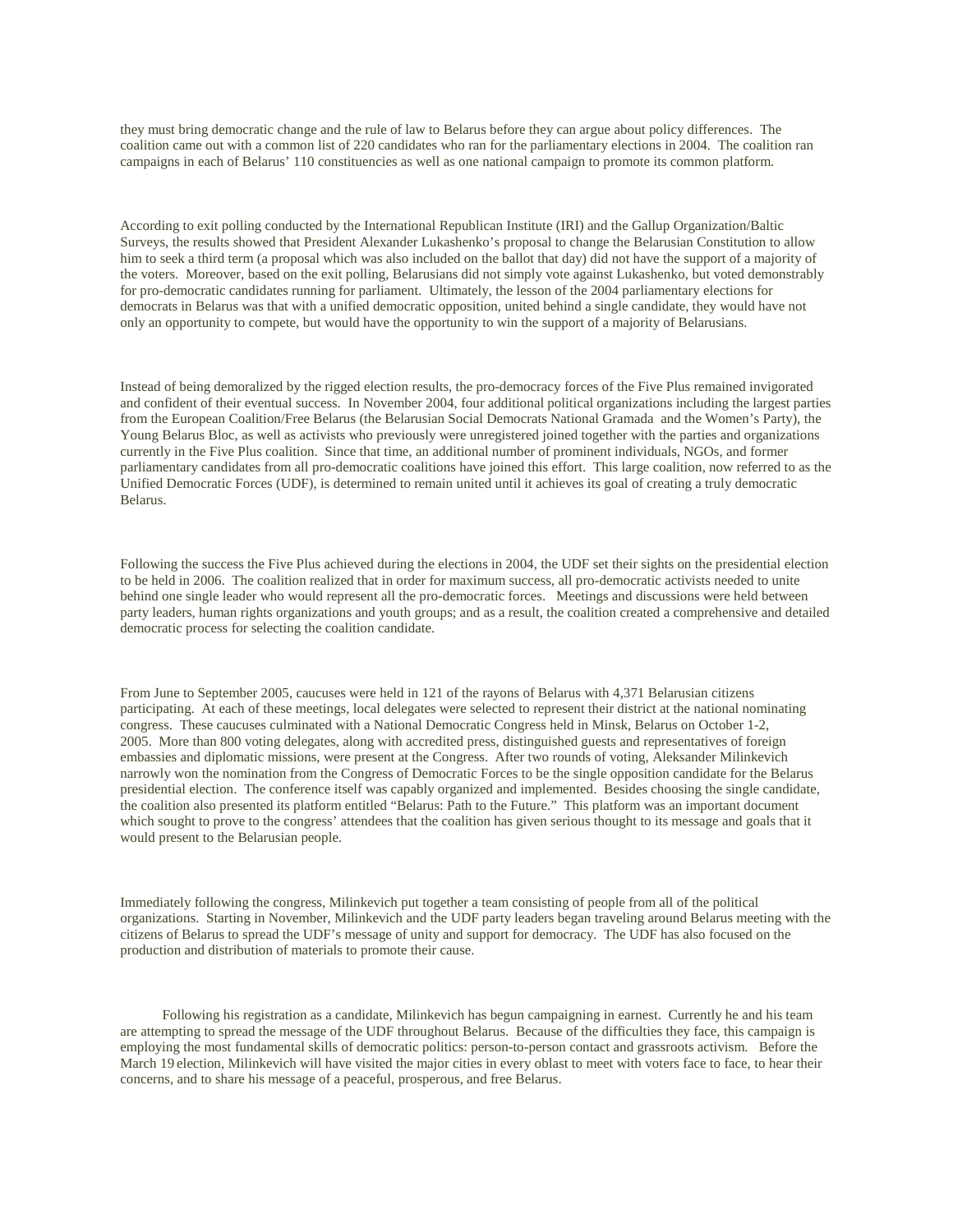Recent polling in Belarus confirms that Mr. Milinkevich and his team have made great strides in spreading the coalition's message to the citizens of Belarus. More than 55 percent of people in Belarus report having seen, read or heard about Milinkevich in the past few weeks. Among those people, 15 percent admit that what they have heard makes them feel much more positive about him, and 37 percent admit that what they have heard makes them feel somewhat more positive towards him. These statistics are monumental when considering the fact that Milinkevich's entire campaign is run by face-to-face meetings with voters, as he has no access to television or radio.

Despite the foregoing, Mr. Chairman, the regime shows no intentions of playing into false delusions for a fair playing field for this election.

On February 2, all precinct commissions had been formed for the March presidential vote. There will be a total of 6,627 precinct commissions, including 41 abroad.

Unfortunately, out of the total of 74,104 members on the precinct commissions, only 122 are representatives of political parties. And of these 122 political representatives, only two members represent pro-democratic opposition parties.

These abuses came on the heels of several damaging decrees which the regime had instituted over the past six months:

 On August 17, 2005, the President of Belarus issued an edict which imposed new restrictions on foreign technical assistance to Belarus. The edict prohibits organizations and individuals from receiving and using assistance for "preparing and conducting elections and referenda, recalling deputies and members of the Council of the Republic, staging gatherings, rallies, street marches, demonstrations, picketing, strikes, producing and distributing campaign materials and for other forms of mass politicking among the population," according to the Belarusian president's press office. Under the edict, international technical assistance includes seminars, conferences and public discussions.

 On November 1, a new law on political parties in Belarus came into force. The law sets forth new procedures for the creation of political parties, and their work and strengthens the government's control over their activities. Also, a provision relating to the suspension of political parties' activities was introduced. The activities of parties can be suspended by a decision by the Supreme Court given the appropriate application of the Justice Ministry. This new restriction has been used to astonishing affect against both the Union of Belarusian Poles and the youth umbrella organization RADA. Both have been closed and declared illegal by the government for their political activities.

 Also in November, the National Academy of Science of Belarus took over the control of organizing opinion polls. This decision was formalized by the Decree of the Council of Ministers of Belarus on November 8, 2005. The council authorized a special panel under the National Academy of Science of Belarus to exercise control over the activities of accredited legal entities at any stage of opinion poll conducting. The panel has the right to revoke accreditation if it detects irregularities in the activities of a pollster or if released poll results are regarded as "biased and unreliable."

 On December 20, President Lukashenko signed into law a controversial bill that would introduce severe penalties for activities deemed to be fomenting a revolution in the country. The bill amends Belarus' Criminal Code by introducing prison sentences for training people to take part in street protests, discrediting Belarus' international image abroad, and appealing to countries and international organizations to act, "to the detriment of the country's security, sovereignty and territorial integrity."